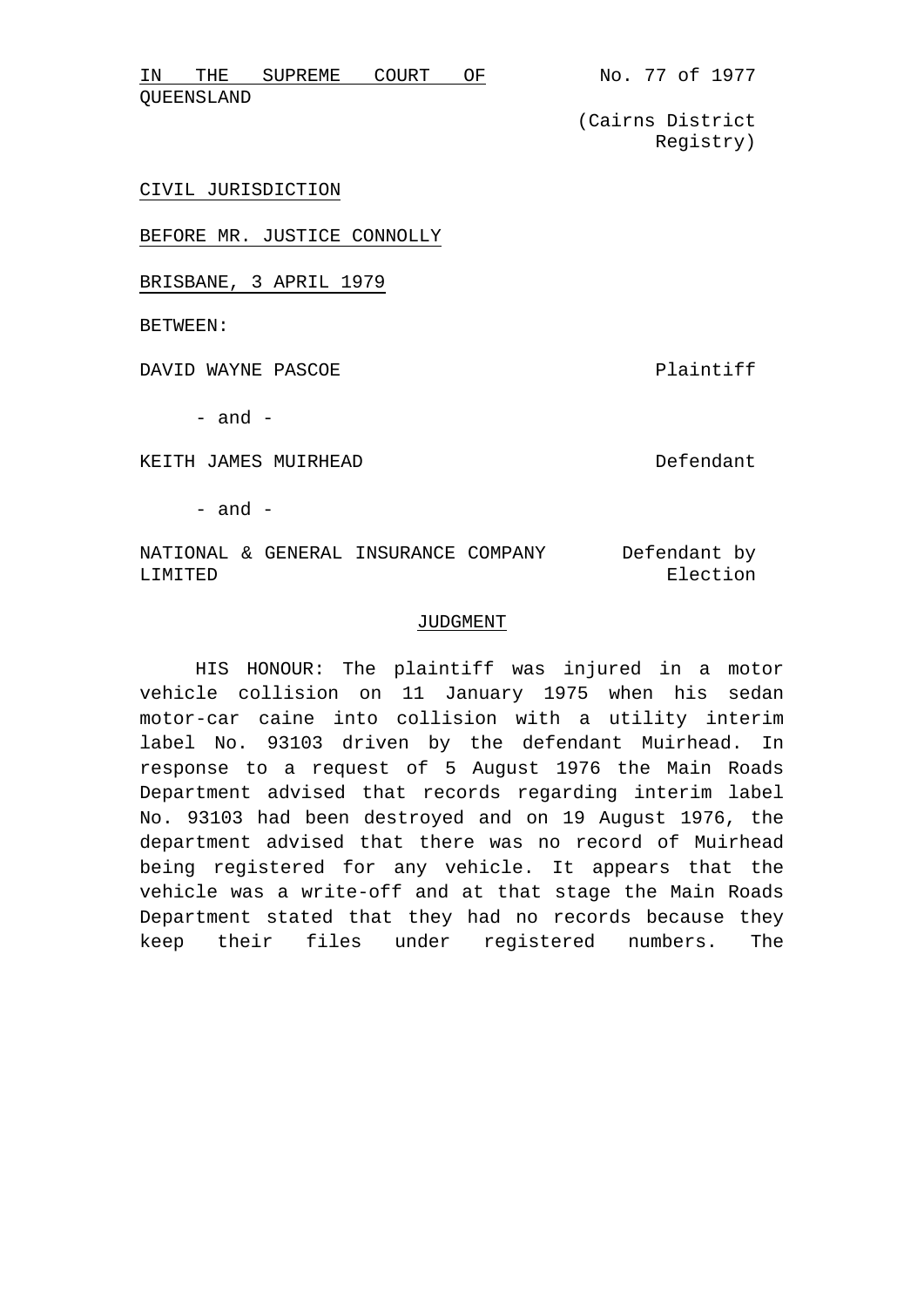plaintiff's solicitors made careful inquiries but neither the wrecker nor the Clerk of the Court could give any useful information.

The Writ of Summons issued on 21 September 1977 and on the defendant's entering an appearance inquiries were made of his solicitors without result. On 11 April 1978 the plaintiff's solicitors wrote to all third party insurance companies to inquire whether the vehicle in question was insured with them. All but National & General Insurance Company Limited, which I shall call National & General, replied, denying that they had held the insurance. National & General on 29 June 1978 wrote in terms which suggest that they did and they were served with a copy of the Writ of Summons on 7 July 1978. On 21 August 1978 National & General filed a notice of election to be joined and entered an appearance on the same day. It now appears that they assumed, without searching their records that they were the insurers.

The statement of claim was delivered on 18 September 1978. Paragraph 1 pleads, amongst other things, that National & General was the licensed insurer and paragraph 2 pleads the service of the Writ of Summons on that company on 7 July 1978 and the filing of an affidavit of service on 6 September. The defence which was delivered on 8 November 1978 admits these allegations.

It was not until 6 November 1978 that National & General's solicitors advised that their inquiries revealed that their client was not in fact the licensed insurer. In fact they asserted that as at 11 January 1975 S.G.I.O. was the licensed insurer and they informed the plaintiff's solicitors that the interim label had been issued in the name of one Wendy Poor. S.G.I.O. was served with a copy of the Writ of Summons on 10 November 1978. Finally a search by National & General's solicitors revealed on 11 December 1978 that interim label 93103 had been replaced by registered. No. OKN-670 but that the registration was cancelled from 12 December 1974. The vehicle was thus uninsured at the time of the collision on 11 January 1975.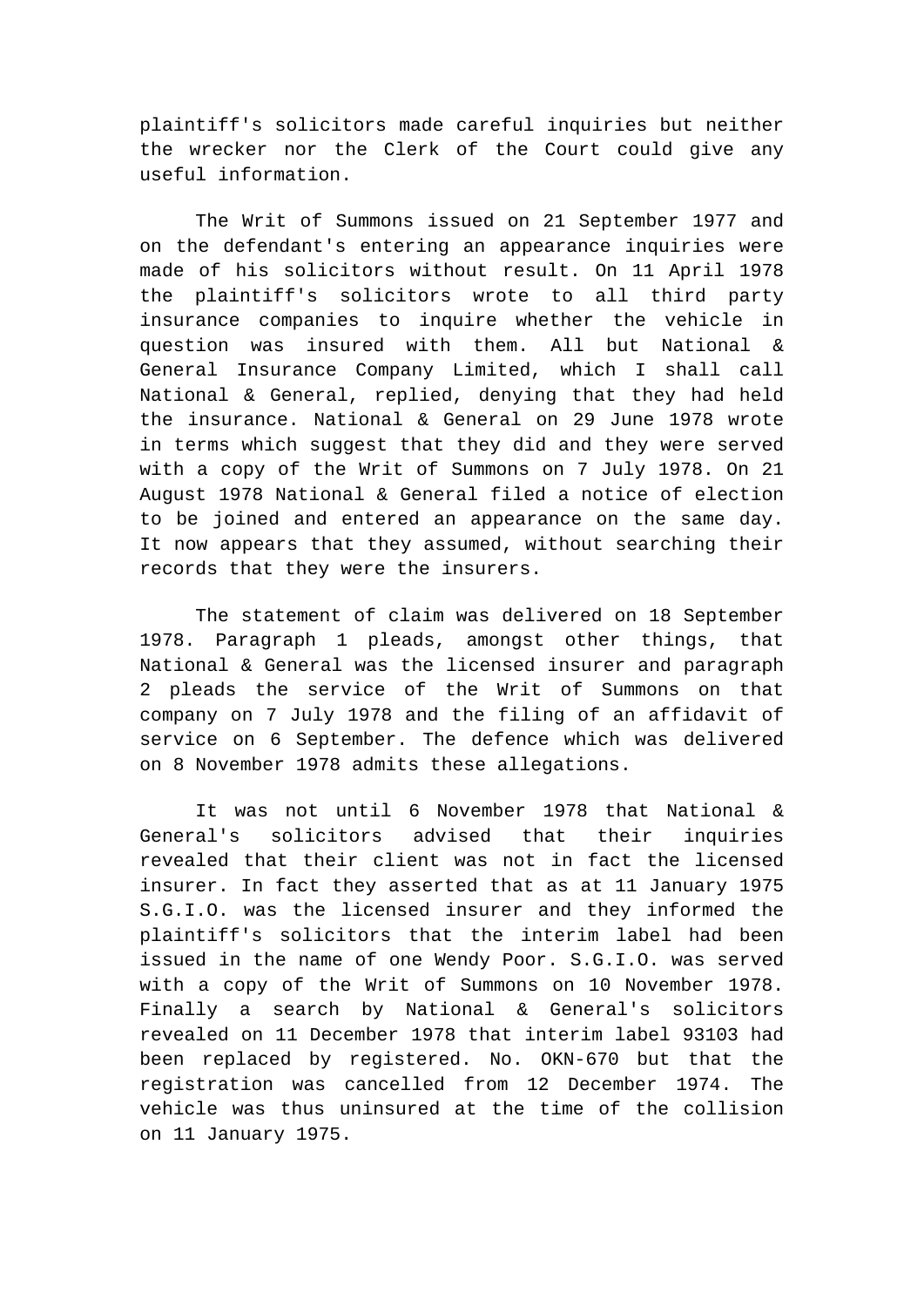On 6 March 1979 National & General issued a summons for leave to amend the defence by withdrawing the admission that it is the licensed insurer and to be struck out of the action.

The summons came on before me at Cairns on 7 and 15 March 1979, by which latter date the plaintiff had issued a summons to join the Nominal Defendant notwithstanding the lapse of time. Both summonses were adjourned to Brisbane to meet the convenience of the parties and are now before me.

On 19 December 1978 notice was sent to the Nominal Defendant (Queensland) pursuant to section 4(F) of the Motor Vehicles Insurance Act. I propose to deal with these applications in order and I shall deal first with the plaintiff application. In that application, the question under the Limitation of Actions Act should first be resolved. I am satisfied for the purposes of section 31(2)(a) of the Limitation of Actions Act 1974 that a material fact of a decisive character relating to the right of action against the Nominal Defendant namely that the vehicle was uninsured, was not within the means of knowledge of the plaintiff applicant until 19 December 1978. He and his advisers plainly did not know this fact, and at all relevant times, all reasonable steps had been taken on his behalf to ascertain the situations.

On 19 December 1978 the defendant by election's solicitors informed the plaintiff's solicitors of the result of the search of 12 December 1978. The period of limitation for the action is, I think, three years from 11 January 1973, so that it expired on 11 January 1978. Section  $4(F)(2)$  suggests that it I is an Section in which the owner would be liable, which may be brought against the Nominal Defendants. That leads me to the conclusion that the ordinary period of limitation obtains. I am also of the view that section 31(2)(b) is satisfied by the affidavit of the plaintiff and by the police reports Accordingly I order that the period of limitation for the plaintiff's action against the Nominal Defendant (Queensland) be extended so that it expires on 19 December 1979.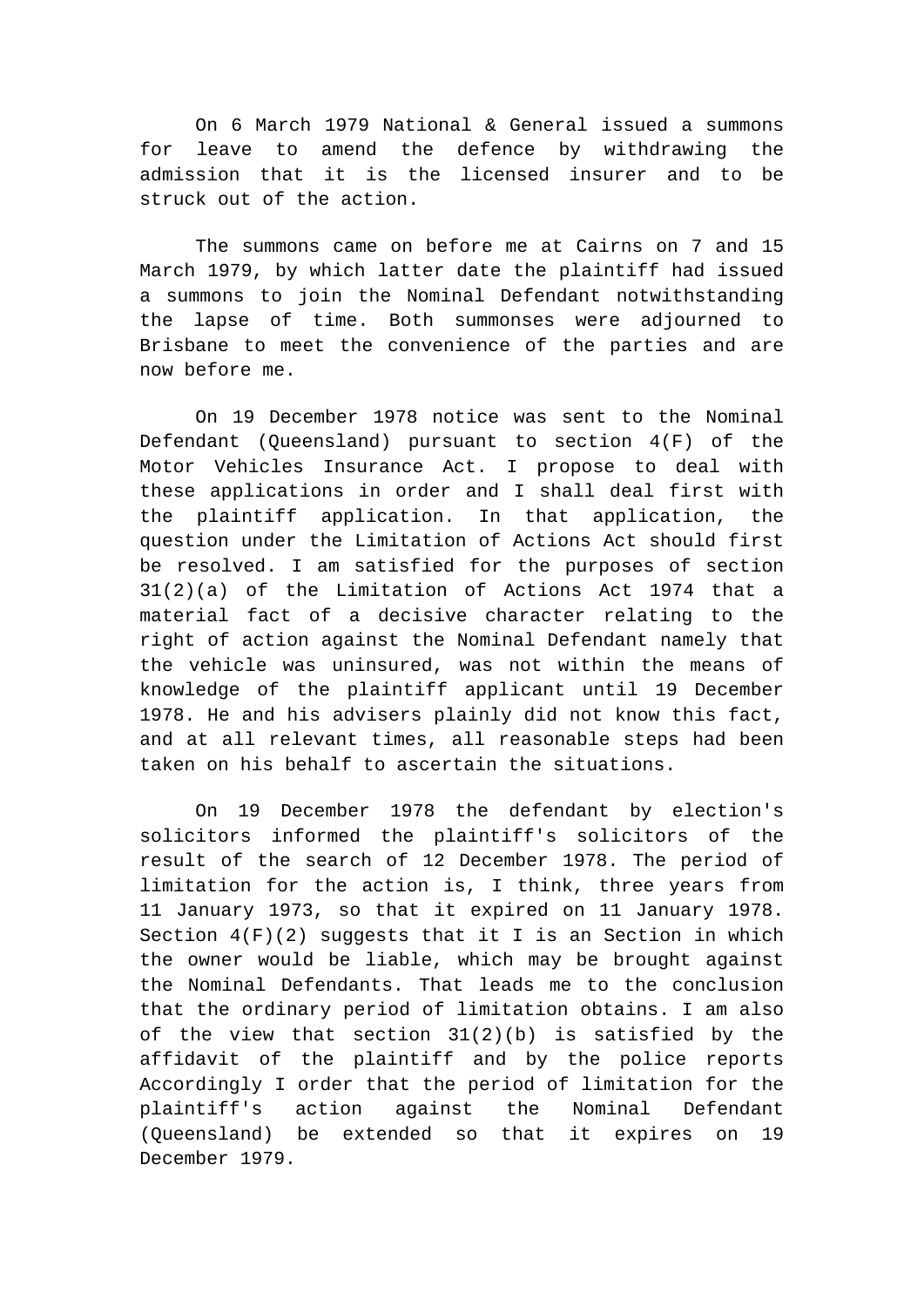I now turn to the requirements of section 4(F) of the Motor Vehicles Insurance Act. I am satisfied, as required by section  $4(F)(4)(b)$ , that the plaintiff's failure to give notice to the Nominal Defendant (Queensland) within three months from and including the date when his injuries were caused was not occasioned by any act or omission of his. Accordingly, application in that behalf having been made on 9 March 1979 (that is to say, not later than three months after the plaintiff gave notice of his claim to the Nominal Defendant, which occurred shortly after 19 December 1978) I extend the period for the giving of such notice to 31 December 1978.

I order that the plaintiff be at liberty to join the Nominal Defendant (Queensland) and to deliver an amended statement of claim within 21 days. I order that the costs of the plaintiff and of the Nominal Defendant (Queensland), of and incidental to this application, be costs in the cause.

So far as concerns the application of the defendant by election to be dismissed from the action and to withdraw its admission that it is the licensed insurer, I am of the opinion that the admission may be withdrawn. If I had considered that the defendant by election had by its admission in some way created a situation in which the plaintiff had lost his rights, I should have given serious consideration to whether it should not be held to its admission; but in the circumstances it seems to me that it is proper to allow the admission to be withdrawn and to allow this party to be dismissed from the action, but on terms. It is opposed by the defendant Muirhead who sets up that he has been prejudiced by the defendant by election having taken over the conduct of the action. It seems to me that any prejudice of this character which he may have sustained, as he alleges, will be made good by this order which will enable him, so far as the Statute law permits, to take over the action from the defendant by election. Whether he may do so as against the Nominal Defendant may wait until another day.

I order that the defendant be at liberty to deliver a defence. I order in terms of paragraphs 1 and 2 of the